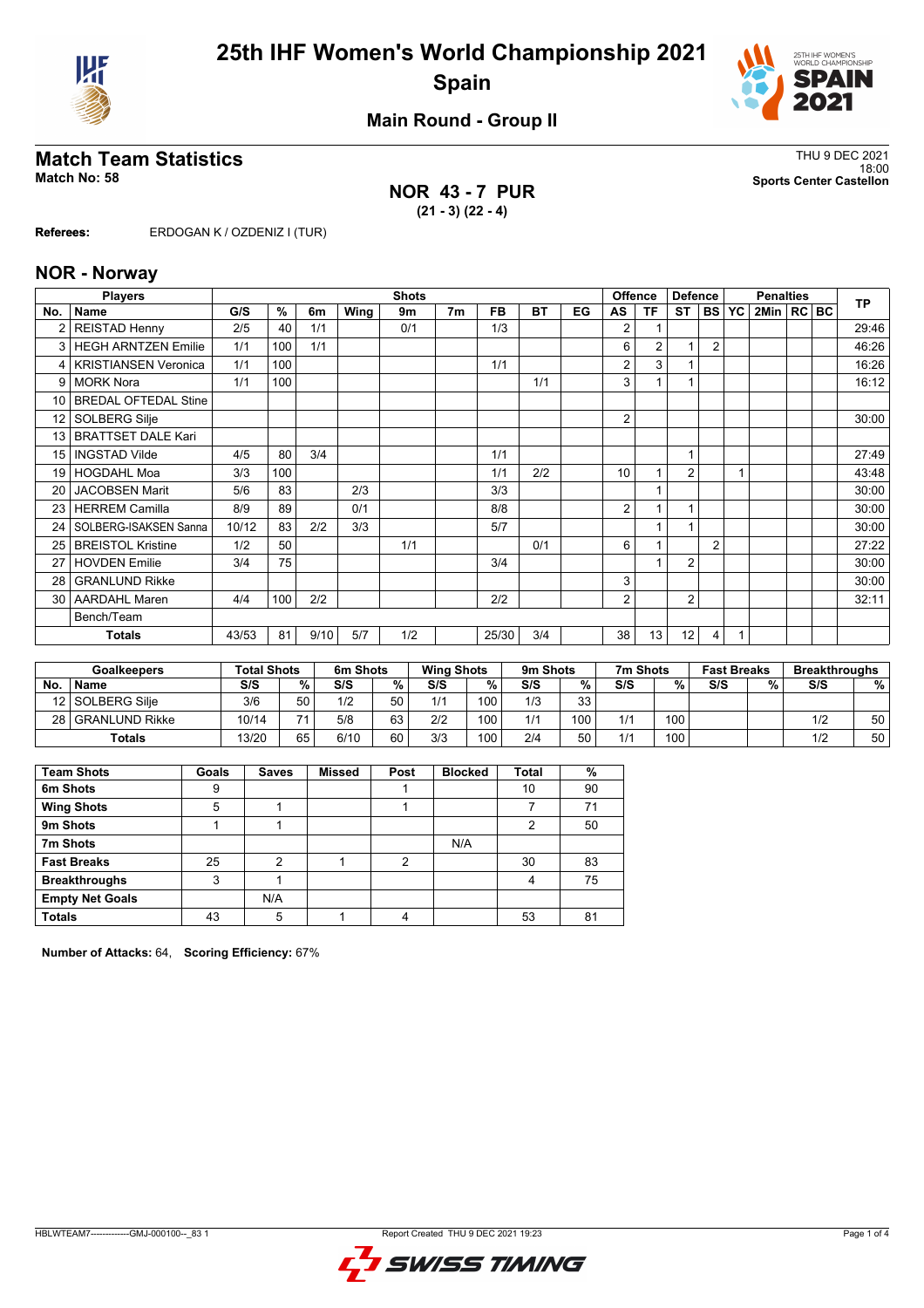

# **25th IHF Women's World Championship 2021 Spain**



**Main Round - Group II**

# **Match Team Statistics** Thu 9 DEC 2021

**NOR 43 - 7 PUR (21 - 3) (22 - 4)**

18:00 **Match No: 58 Sports Center Castellon**

**Referees:** ERDOGAN K / OZDENIZ I (TUR)

### **NOR - Norway**

| <b>Shots Distribution</b><br><b>Players</b> |            |                                  |          |  |                                  |                    |  |  |  |  |
|---------------------------------------------|------------|----------------------------------|----------|--|----------------------------------|--------------------|--|--|--|--|
| Goals / Shots                               |            |                                  |          |  |                                  |                    |  |  |  |  |
| 2 REISTAD H                                 |            | 3 HEGH ARNTZEN E 4 KRISTIANSEN V | 9 MORK N |  | 10 BREDAL OFTEDAL S 12 SOLBERG S | 13 BRATTSET DALE K |  |  |  |  |
| $\sqrt{1/1}$                                |            |                                  | 1/1      |  |                                  |                    |  |  |  |  |
| $\blacksquare$ 1/1                          | 1/1<br>. . |                                  |          |  |                                  |                    |  |  |  |  |
| $\bullet$ 0/1                               |            | $\blacksquare$ 1/1               |          |  |                                  |                    |  |  |  |  |
| 1-Missed 1-Post                             |            |                                  |          |  |                                  |                    |  |  |  |  |

| 15 INGSTAD V       | 19 HOGDAHL M           | 20 JACOBSEN M | 23 HERREM C |            | 24 SOLBERG-ISAKSEN S | 25 BREISTOL K      | 27 HOVDEN F |
|--------------------|------------------------|---------------|-------------|------------|----------------------|--------------------|-------------|
| 1/1<br>1/1<br>. .  | l 11                   | - 74          | 10<br>17 Z  | 2/2<br>3/3 | 010<br>2/2<br>212    | 17<br>$\mathbf{L}$ | 414         |
|                    |                        |               |             |            |                      | 0/1<br>. .         | 1/2         |
| $\blacksquare$ 2/2 | 1/1<br>$\overline{14}$ | 2/2<br>2/2    | 1/1         | 1/1        | 3/3<br>3/4           |                    | 1/1         |
| 1-Post             |                        | 1-Post        |             |            | ı-Post               |                    |             |

| 28 GRANLUND R | 30 AARDAHL M |     |     |  |  |  |  |  |
|---------------|--------------|-----|-----|--|--|--|--|--|
|               |              |     |     |  |  |  |  |  |
|               |              |     |     |  |  |  |  |  |
|               |              | 1/1 | 212 |  |  |  |  |  |

3/5

1-Missed 4-Post





| 3/3 | 0/1 | 0/1 |
|-----|-----|-----|
| 3/3 | 1/1 | 1/2 |
| 2/4 |     | 3/5 |

| 12 SOLBERG S                |                             |                  |  |
|-----------------------------|-----------------------------|------------------|--|
|                             | $\overline{0}/\overline{1}$ |                  |  |
| 1/1                         |                             | 1/1              |  |
| 1/2                         |                             | 0/1              |  |
| 28 GRANLUND R               |                             |                  |  |
| $\overline{3}/\overline{3}$ |                             | $\overline{0/1}$ |  |
| 2/2                         | 1/1                         | 0/1              |  |
| 1/2                         |                             | 3/4              |  |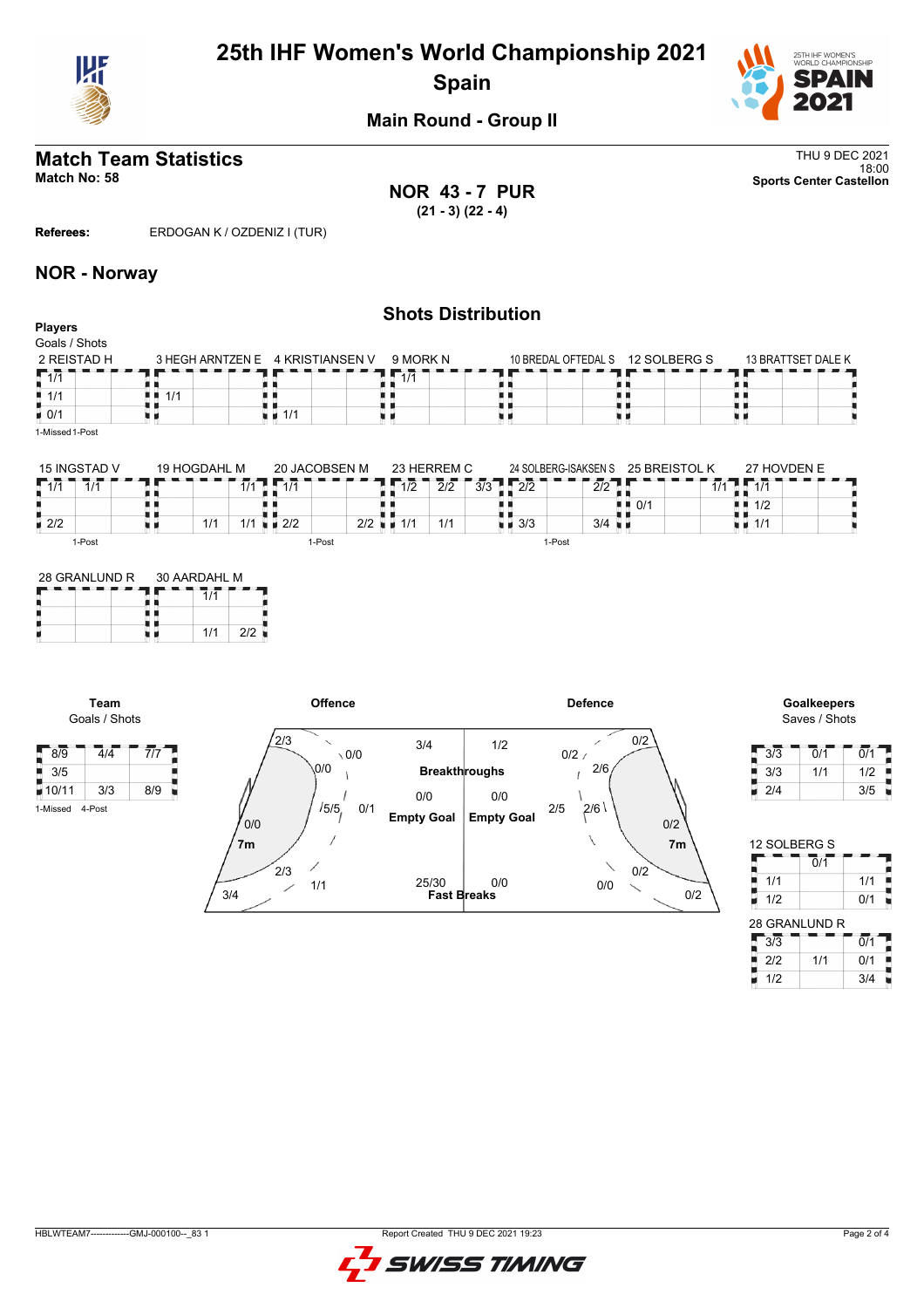



**Main Round - Group II**

## **Match Team Statistics** Thus and the statistics of the statistics of the statistics of the statistics of the statistics of the statistics of the statistics of the statistics of the statistics of the statistics of the stati

**NOR 43 - 7 PUR (21 - 3) (22 - 4)**

18:00 **Match No: 58 Sports Center Castellon**

**Referees:** ERDOGAN K / OZDENIZ I (TUR)

#### **PUR - Puerto Rico**

|                 | <b>Players</b>                |      |              |      |      | <b>Shots</b> |                |           |           |    |    | <b>Offence</b> | <b>Defence</b> |              |   | <b>Penalties</b> |  | <b>TP</b> |
|-----------------|-------------------------------|------|--------------|------|------|--------------|----------------|-----------|-----------|----|----|----------------|----------------|--------------|---|------------------|--|-----------|
| No.             | <b>Name</b>                   | G/S  | %            | 6m   | Wing | 9m           | 7 <sub>m</sub> | <b>FB</b> | <b>BT</b> | EG | AS | <b>TF</b>      | <b>ST</b>      | <b>BS YC</b> |   | 2Min   RC BC     |  |           |
|                 | <b>ESCOBAR Kitsa</b>          |      |              |      |      |              |                |           |           |    |    |                |                |              |   |                  |  | 17:21     |
| 2               | <b>CABRERA Adriana</b>        | 0/3  | $\Omega$     | 0/2  |      | 0/1          |                |           |           |    |    |                |                |              |   |                  |  | 26:01     |
| 5               | <b>CEBALLOS Nathalys</b>      | 2/5  | 40           | 2/4  |      |              | 0/1            |           |           |    |    | 9              |                |              |   |                  |  | 49:25     |
| 6               | <b>HIRALDO Sheila</b>         | 2/7  | 29           | 1/2  |      | 1/3          | 0/1            |           | 0/1       |    |    | 6              |                |              |   |                  |  | 43:52     |
| 8               | <b>VERGARA Joane</b>          | 0/1  | $\mathbf{0}$ |      | 0/1  |              |                |           |           |    |    |                | $\overline{2}$ |              |   |                  |  | 35:39     |
| 11              | <b>BENITEZ Alanis</b>         |      |              |      |      |              |                |           |           |    |    |                |                |              |   |                  |  |           |
| 12              | <b>CARRASQUILLO Roxanalis</b> |      |              |      |      |              |                |           |           |    |    |                |                |              |   |                  |  | 22:02     |
| 13              | <b>ORTIZ Cyolimar</b>         |      |              |      |      |              |                |           |           |    |    |                |                |              |   |                  |  | 9:10      |
| 15 <sup>1</sup> | MALDONADO Jailene             | 0/2  | 0            |      |      | 0/2          |                |           |           |    |    | 3              |                |              |   |                  |  | 21:24     |
| 16              | SOTO Zugeily                  |      |              |      |      |              |                |           |           |    |    |                |                |              |   |                  |  | 20:37     |
| 17              | <b>GRACIANI Ericka</b>        | 0/1  | 0            |      | 0/1  |              |                |           |           |    |    |                |                |              | 1 |                  |  | 35:06     |
| 18              | <b>GARCIA Ciris</b>           |      |              |      |      |              |                |           |           |    |    |                |                |              |   |                  |  |           |
| 21              | <b>ESCOBAR Nastasha</b>       | 0/1  | $\Omega$     | 0/1  |      |              |                |           |           |    |    |                |                |              |   |                  |  | 29:26     |
| 22              | <b>FUENTES Zuleika</b>        | 1/2  | 50           | 0/1  |      | 1/1          |                |           |           |    |    | 8              |                |              |   |                  |  | 34:52     |
| 23              | RODRIGUEZ Lizabeth            | 2/4  | 50           | 1/3  |      |              |                |           | 1/1       |    |    | $\overline{2}$ |                |              |   |                  |  | 32:32     |
| 24              | <b>ORTIZ Robeliz</b>          | 0/3  | 0            | 0/1  | 0/2  |              |                |           |           |    |    |                |                |              |   |                  |  | 42:33     |
|                 | Bench/Team                    |      |              |      |      |              |                |           |           |    |    | 3              |                |              |   |                  |  |           |
|                 | <b>Totals</b>                 | 7/29 | 24           | 4/14 | 0/4  | 2/7          | 0/2            |           | 1/2       |    | 2  | 36             | $\overline{4}$ |              | 1 |                  |  |           |

| <b>Goalkeepers</b> |                             |      | <b>Total Shots</b> |     | 6m Shots |     | <b>Wing Shots</b> |     | 9m Shots |     | 7m Shots |      | <b>Fast Breaks</b> |     | <b>Breakthroughs</b> |
|--------------------|-----------------------------|------|--------------------|-----|----------|-----|-------------------|-----|----------|-----|----------|------|--------------------|-----|----------------------|
| <b>No</b>          | <b>Name</b>                 | S/S  | %                  | S/S | $\%$     | S/S | %                 | S/S | %        | S/S | %        | S/S  | %                  | S/S | %                    |
|                    | <b>ESCOBAR Kitsa</b>        | 2/15 | 13                 | 0/2 |          | 1/3 | วว                | 0/1 |          |     |          | 0/7  |                    | 1/2 | 50                   |
|                    | 12   CARRASQUILLO Roxanalis | 1/15 |                    | 0/4 |          |     |                   | 1/1 | 100      |     |          | 0/10 |                    |     |                      |
|                    | 16 SOTO Zugeily             | 2/18 |                    | 0/3 |          | 0/3 |                   |     |          |     |          | 2/10 | 20                 | 0/2 | U                    |
|                    | <b>Totals</b>               | 5/48 | 10                 | 0/9 |          | 1/6 | េ                 | 1/2 | 50       |     |          | 2/27 |                    | 1/4 | 25                   |

| <b>Team Shots</b>      | Goals | <b>Saves</b> | <b>Missed</b> | Post | <b>Blocked</b> | <b>Total</b> | %  |
|------------------------|-------|--------------|---------------|------|----------------|--------------|----|
| 6m Shots               | 4     | 6            | 3             |      |                | 14           | 29 |
| <b>Wing Shots</b>      |       | 3            |               |      |                |              |    |
| 9m Shots               | 2     | 2            |               |      | 3              |              | 29 |
| 7m Shots               |       |              |               |      | N/A            | 2            |    |
| <b>Fast Breaks</b>     |       |              |               |      |                |              |    |
| <b>Breakthroughs</b>   |       |              |               |      |                | 2            | 50 |
| <b>Empty Net Goals</b> |       | N/A          |               |      |                |              |    |
| <b>Totals</b>          |       | 13           | 5             |      |                | 29           | 24 |

**Number of Attacks:** 63, **Scoring Efficiency:** 11%